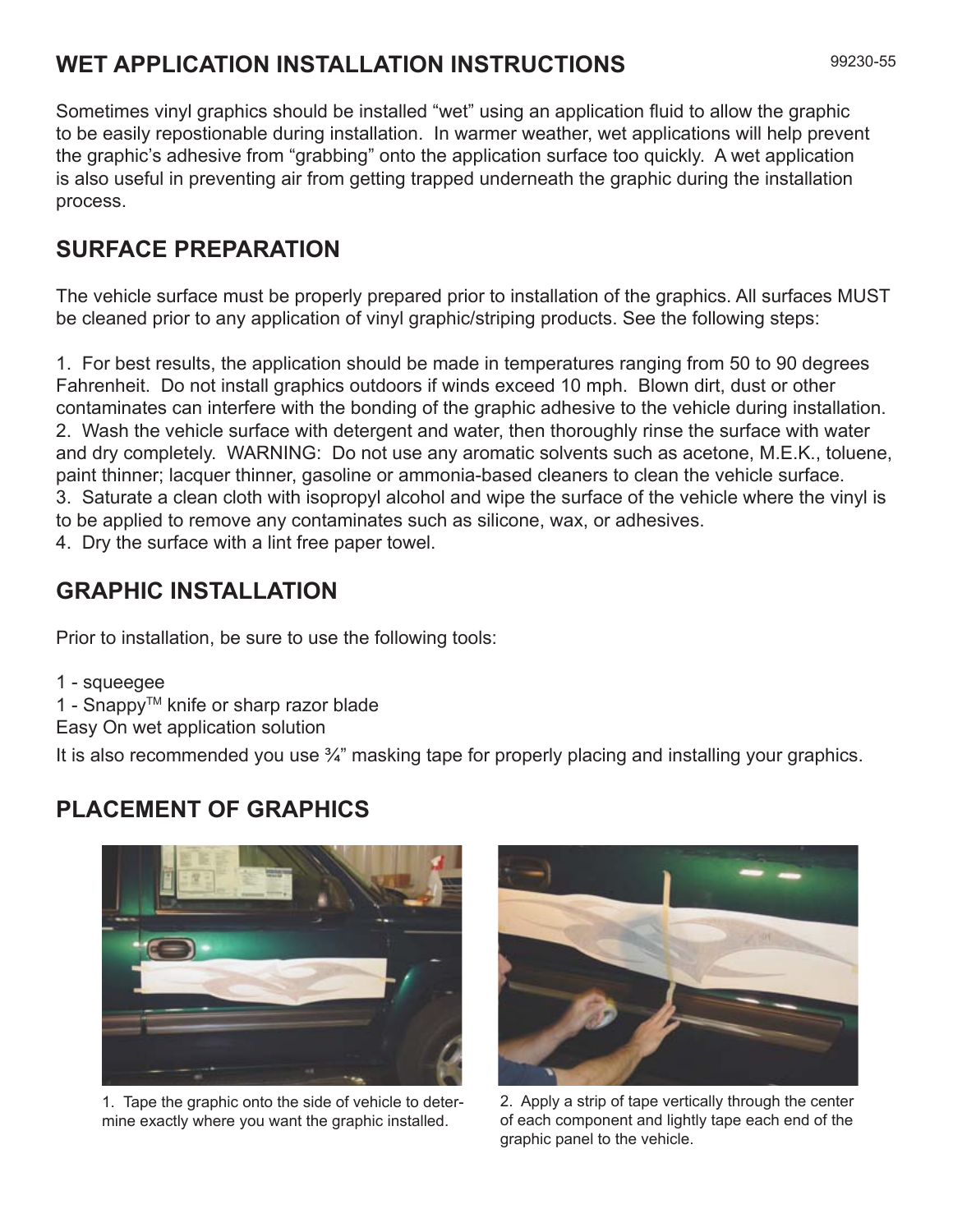

3. Remove the positioning tape on either side of the center hinge from the graphic and peel the liner paper away from this portion of the graphic. Lightly tape the graphic to the vehicle surface (as illustrated in Step 4).



4. Temporarily secure the end of the graphic to the vehicle surface and cut the backing paper off near the center hinge using a sharp knife blade.



5. Wet the vehicle surface with Sharpline Easy-On™ application fluid. Easy On™ is a water-soluble gel to aid in the application of graphics. It can be diluted with up to a 50/50 mix of water to achieve desired results.



6. Lay the graphic onto the wet application surface and firmly squeegee the graphic using short, overlapping strokes.



7. Remove the tape hinge from the center of the graphic. Remove the remaining backing paper and spray the Easy On™ solution on the application surface.



8. Squeegee the remaining half of the panel onto the vehicle using the same method as outlined in Step 6.